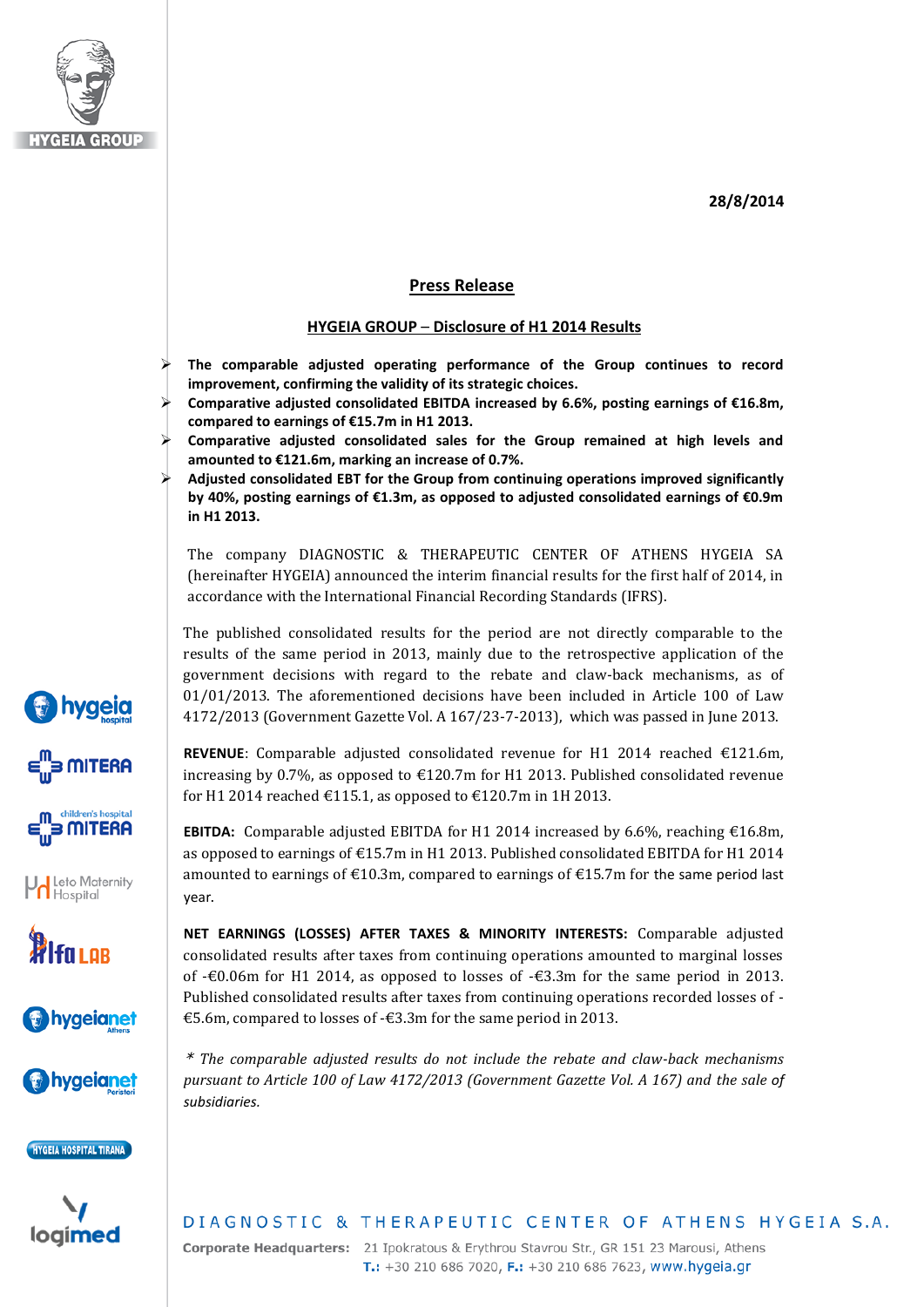

### **Commenting on the results, HYGEIA Group's CEO, Ms Rita Souvatzoglou, issued the following statement:**

*"In H1 2014, HYGEIA Group successfully continued to demonstrate resilience, despite the uncertainty on a fiscal level and on a healthcare sector level, where the Group is active, posting significant operating profitability.*

*The resilience of the Group's financial results confirms the successful management of the prolonged crisis and the targeted actions of the Management, validating the Group's leading position in the area of healthcare services.*

In these tough times, we are actively continuing our social actions, with targeted and *coordinated Corporate Social Responsibility initiatives, thus genuinely contributing to improving the everyday lives of our fellow citizens and achieving social prosperity.*

*At HYGEIA Group, we shape and adjust our strategic planning based on safeguarding the Group's business and financial development, with the associated banks assisting us in our efforts. During 1H 2014, we focused on ensuring adequate liquidity, maximizing synergies within the Group and creating suitable conditions, so as to remain strong in terms of capital and be able to respond to any challenges that may arise. Our ultimate aim is to boost corporate value and safeguard the long-term interests of shareholders and all stakeholders.*

*Our key priority is to continue to offer healthcare services in tune with the highest standards worldwide, placing HYGEIA Group among the leading recognized international organizations. At the same time, we closely examine every investment opportunity that may arise and may contribute to achieving our vision.*

*MARFIN INVESTMENT GROUP, our majority shareholder, continues to assist us in achieving our goals."*



**hygeia** 

3 MITERA

3 MITERA

**A** Leto Maternity

**WI**fain

*v* hygeianet

hygeianet)

logimed

### DIAGNOSTIC & THERAPEUTIC CENTER OF ATHENS HYGEIA S.A.

Corporate Headquarters: 21 Ipokratous & Erythrou Stavrou Str., GR 151 23 Marousi, Athens T.: +30 210 686 7020, F.: +30 210 686 7623, www.hygeia.gr